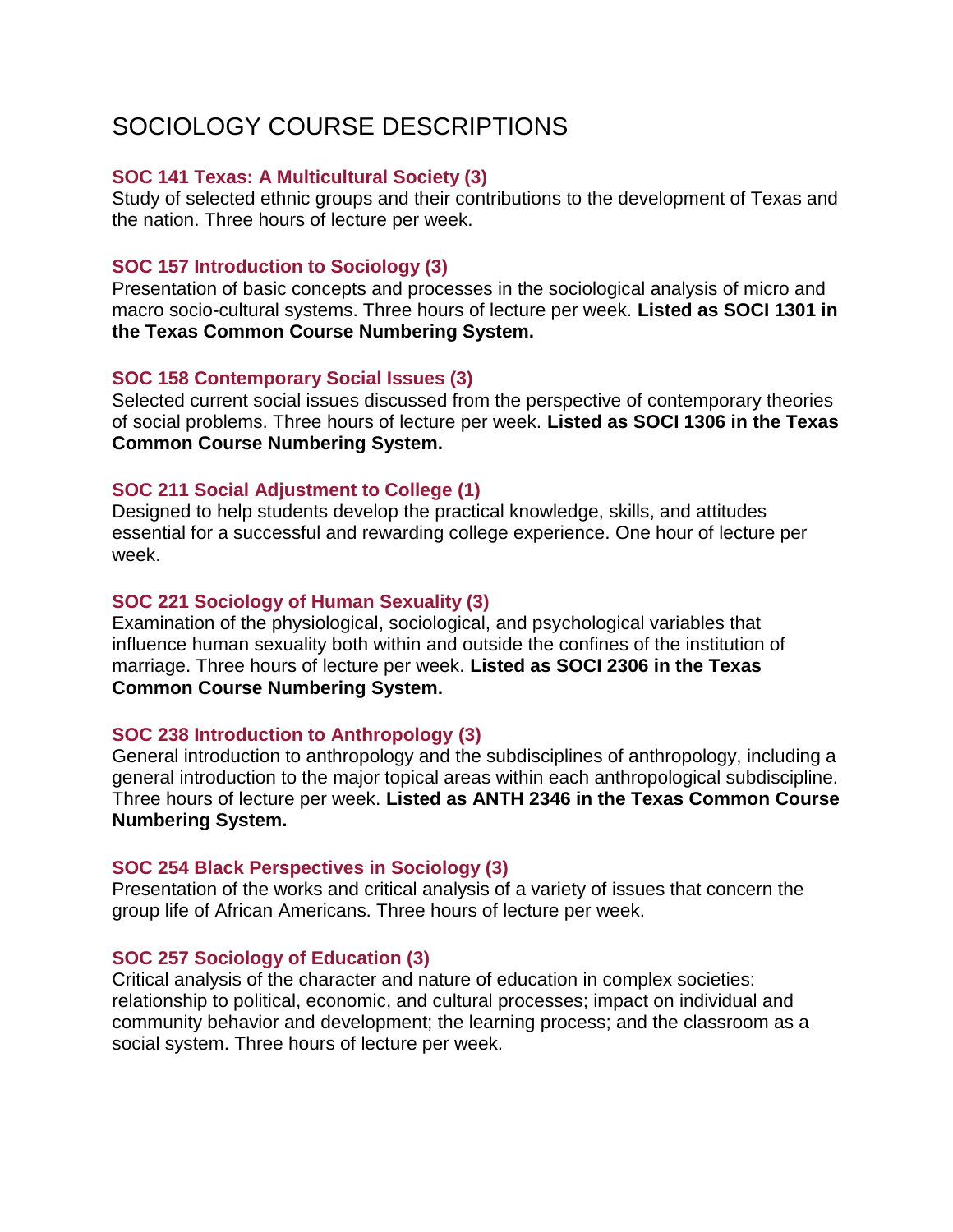#### **SOC 322 Social Psychology (3)**

Basic concepts of social psychology with emphasis on the interrelations among individuals, society, and its sociocultural subsystems. Three hours of lecture per week.

#### **SOC 331 Sociology of the Family (3)**

Presentation of theoretical perspectives that influence family studies and a discussion of the forces external and internal to the family that impact its structure, process, and function. Emphasis placed on black families and the establishment and development of a family unit. Three hours of lecture per week. Prerequisite: SOC 157.

#### **SOC 335 Race and Ethnicity (3)**

Presentation and discussion of the nature and character of society and the presence of racial and ethnic groups within the social order. Three hours of lecture per week.

#### **SOC 337 Urban Sociology (3)**

Designed to take stock of the knowledge accumulated regarding the social and psychological consequences of community life. Examination of the historical background of cities and the three main sociological theories of urbanism with speculations about the urban future. Three hours of lecture per week. Prerequisite: SOC 322.

#### **SOC 344 Social Stratification (3)**

Examination of the various types of social stratification and their effects on human behavior and life chances. Three hours of lecture per week.

#### **SOC 351 Criminology (3)**

Study of the causes of crime; the social, economic, and political context of the development of law; and the development of crime control strategies and penology. Three hours of lecture per week.

#### **SOC 354 Sociological Statistics (3)**

Descriptive and simple inductive statistics, selected mathematical topics, and orientation to computer applications in the analysis of sociological data. Two hours of lecture and two hours of laboratory per week. Prerequisites: SOC 157 and SOC 158.

#### **SOC 357 Sociological Theory (3)**

Study of selected social theories and their major contributions to the field of Sociology. Three hours of lecture per week.

#### **SOC 359 Sociological Research (3)**

Study of quantitative and qualitative research techniques for data collection and analysis. Two hours of lecture and one hour of laboratory per week.

#### **SOC 435 Juvenile Delinquency and Juvenile Justice (3)**

Discussion of the major theoretical notions which attempt to explain juvenile